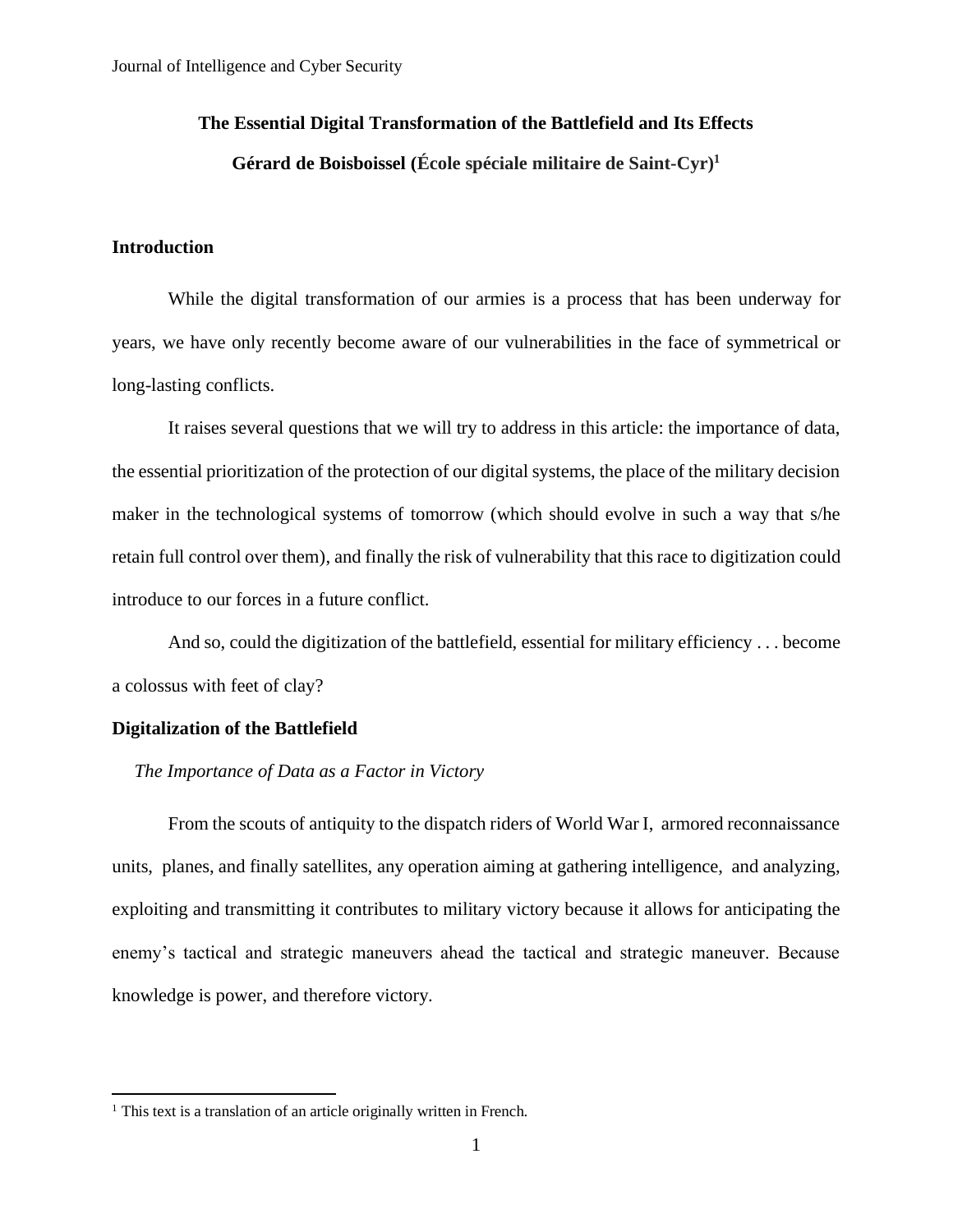However, since the invention of the Intel microprocessor in 1971, armies have entered another phase, that of the digitization of all military equipment, the spread of modeling and digitalizing any process of any military phase or activity, with the consequence of a significant increase in the volume of data. This raises the question of data processing, but also of interpretation and control over the data, opening a large and new conflictual space, namely, cyberspace.

This race for digitization is inescapable because it has a double foundation:

- the desire to master all the parameters involved in battlefield modeling in order to not be surprised by the unexpected: from the weather to the number of cartridges per charger for each infantryman, to the possible position of the enemy on a digital map;
- but more importantly, the speeding up of the tempo of operations: the side that first processes information and deduces the most appropriate reaction takes the initiative, and therefore raises the probability of victory.

The value of the data as a factor in victory is therefore quite clear. Cyberspace thus becomes a new combat dimension, a space ringfenced by new defensive and offensive doctrines that states develop to ensure their sovereignty and control, even as they consider that recourse to the use of force may be motivated by acts of war that take place in cyberspace itself.

*The Digital Transformation of Military Equipment*

This digital transition has long been underway for the French armed forces. All new military equipment now incorporates a digital component that allows it to be connected to the outside world and to exchange with other equipment, to be configured and supervised remotely.

This is true for the equipment worn by combatants (FELIN system of the French Army), for new-generation military vehicles equipped with a vetronic network (such as the new armored or transport vehicles of the French program Scorpion, which is upgrading its tactical combat weaponized platforms), but also includes the newest tools of the battlefield, namely military robotic systems. The latter are now remotely operated but will gradually acquire some form of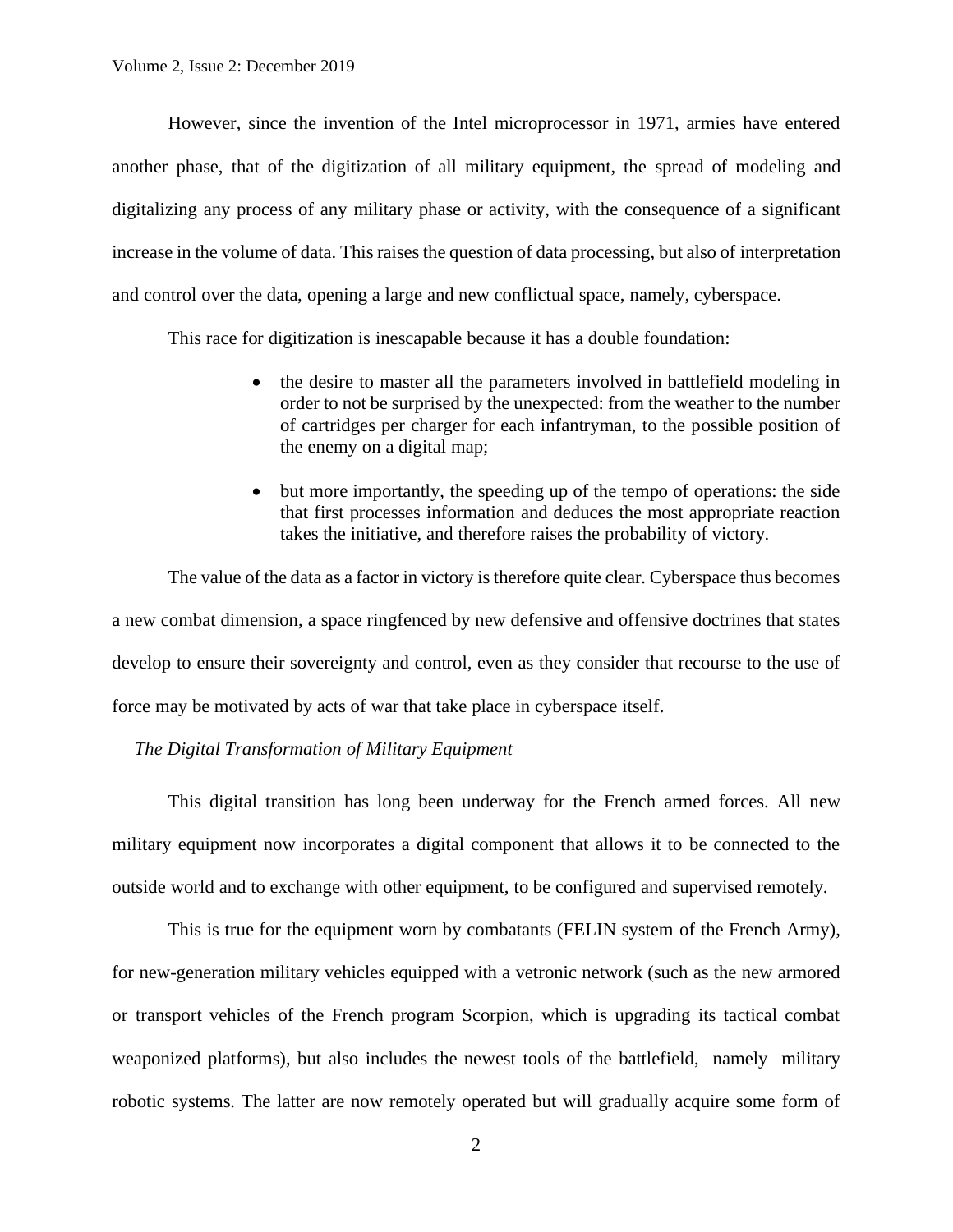autonomy in order to help the combatant maintain his permanence on the field and his military efficiency. For the purposes of protection and efficiency, soldiers may soon be able to delegate to robotic systems tasks or missions, allowing them to be performed without intervention (without relinquishing control).

### *Data Security and Control: Essential Prerequisites for Military Mastery*

Nevertheless, this race for innovation can be very dangerous if data, which are at the heart of this transformation, are not secured. For when we speak of digital processing, we must speak also of potential vulnerability of the systems to cyberattacks and anticipate the digital battle of tomorrow. We must cyber protect our systems and integrate cybersecurity from the start of their design: cybersecurity by design. It must be a natural component of any systems and solutions that evolve in cyberspace. Our systems must therefore be resilient by design, that is to say able to withstand, operate under attack, and propose bypass measures even if running in degraded mode<sup>2</sup>.

Otherwise, a soldier will not be able to trust a machine that may become inoperative by a cyberattack, or even diverted from its original use by an enemy takeover. Similarly, if a soldier embarks on a mission with technological equipment, any action setting it out of control would render him weakened and potentially inoperative.

#### **Rethinking Our Approach to Military Planning**

New challenges are emerging for the military forces, related to the security of information systems. While these challenges are now accounted for in the responses put in place by a number of states that have recognized this issue, it is still true that, like any major new technological

<sup>2</sup> Gérard de Boisboissel, "Sur la cyberrésilience des systèmes d'armes," *DSI*, no. 52, Special Edition, "Cyberguerre: L'heure de l'action," 2017.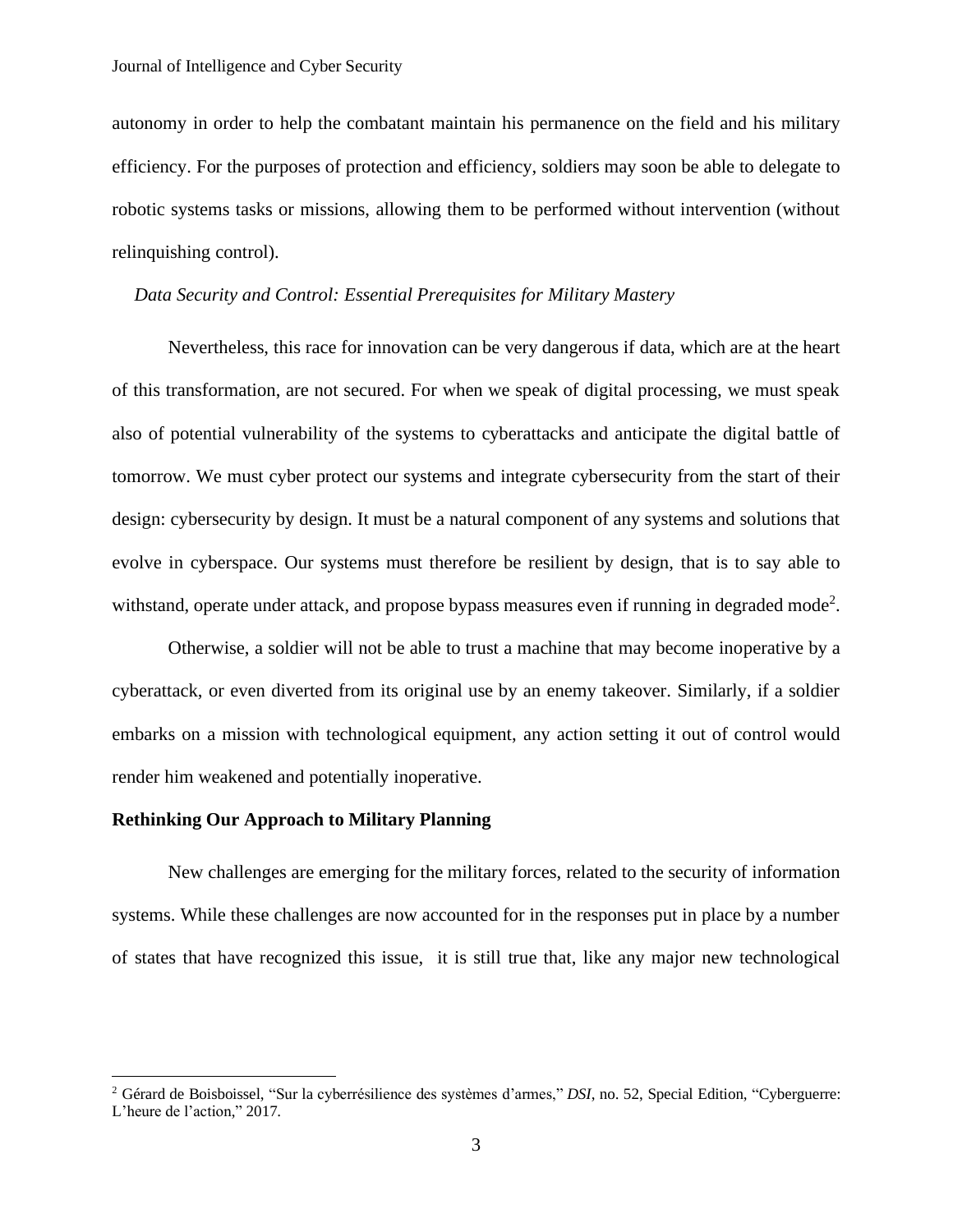evolution, the doctrine of use must follow and adapt to new opportunities and new threats in cyberspace.

And in fact, the superabundance of data changes precisely the way to prepare for warfare and to carry it out.

# *Accelerating the Data Processing Cycle*

First, the deployment by military units of new equipment integrating interconnecting components of digital information processing will allow the offsetting of potentially mobile sensors and effectors permanently on area, and their deployment within geographical spheres of immediate interest. Such a deployment, in addition to widening a unit's possible area of action, will allow for the reduction of its response time, whether in terms of its decision-making once the information is acquired, or by the use of its remote effectors.

For example, robots occupying the space will be available to launch a response allowing the unit to take or keep the initiative by reducing the cycle of Detection-Decision-Neutralization, otherwise known as OODA (Observe - Orient - Decide - Act), with lower data processing time than humans. These systems will thus be able to detect fired shots and position their effectors directly in the dangerous direction and the target that they can automatically follow if it is in motion, while transmitting this information to the supervisor.

Modern armies have understood this issue and have directed their engineers to work on this gigantic challenge of embracing the complexity of different possible combinations of events on a battlefield, to win the battles of anticipation and responsiveness.

# *Managing the Data Overload*

While interconnected tools and systems ensure easier flow of information, they have also proven to be formidable data producers, requiring complex treatment methods. This requires,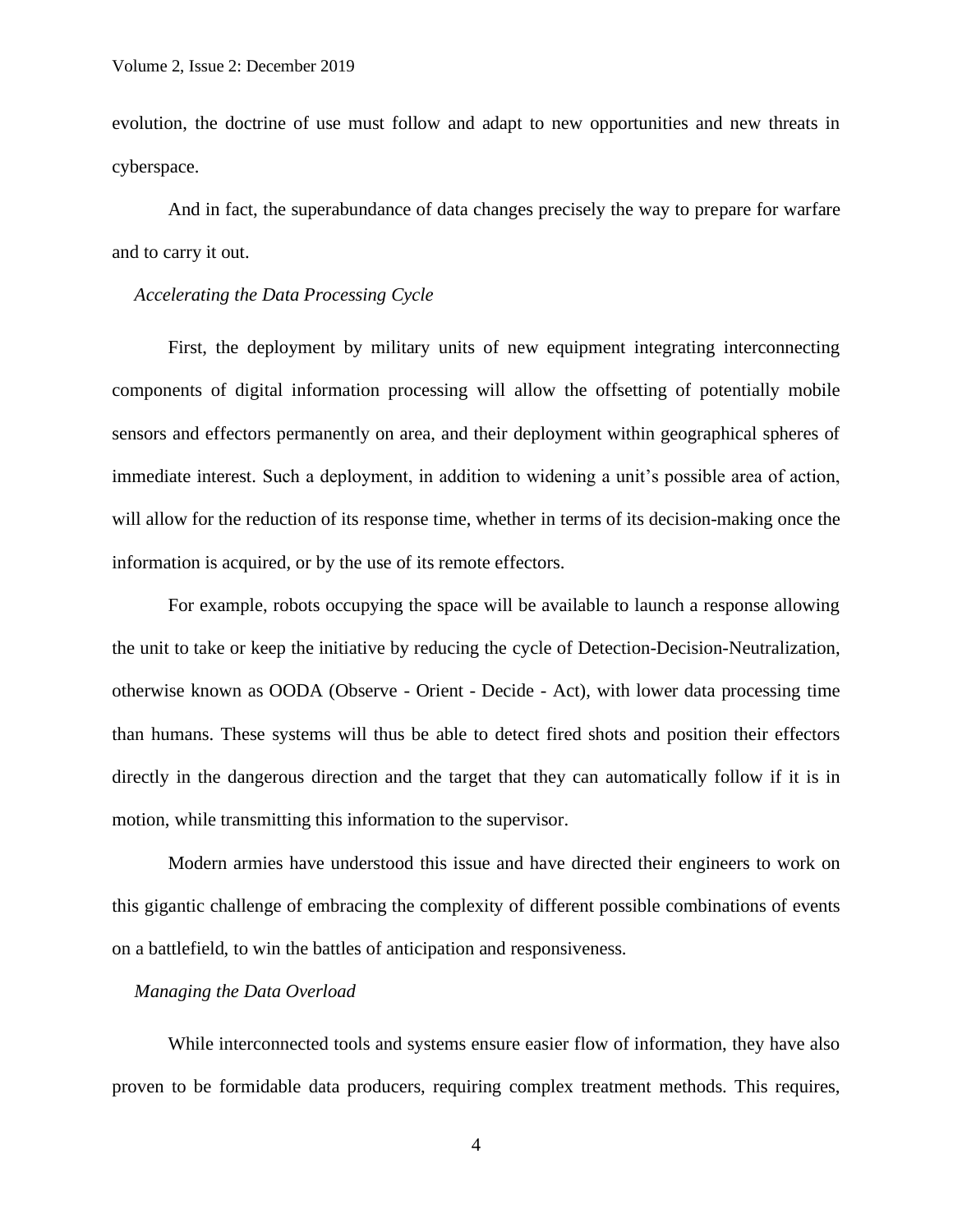according to LCL Bertrand Boyer, the rethinking our relationship to information, its processing, and its exploitation in the service of decision-making.

Indeed, most of our models are today from an era not really digitized, where data was scarce and where the effort was focused on collection via the deployment of sensors, with ultimately fully human supervision of data analysis.

However, while there is an overabundance of data, the main goal of dissipating the "fog of war" may actually thicken it if data are not captured and analyzed. It is therefore a question of constructing the right models of analysis and presentation, in order to obtain an appreciation of tactical information.<sup>3</sup>

# *Avoiding the Paralysis Effect*

The effects of digitization may be the opposite of those expected, most notably the growing need for information that can induce a form of paralysis in decision-making. Continuously fed, the chain of command may tend to postpone its choices, for fear that a new element will alter its initial appreciation of the situation. Paradoxically, while digitization should reduce the OODA loop as indicated above, it can, conversely, lead to its blocking, 4 especially as the ability to trace any information exchange will allow replaying the sequence later and judging a posteriori the best strategy that should have been adapted.

### *Seizing New Opportunities*

If this is a vulnerability for our military forces, it is also an opportunity for more effectively combatting enemies of a conventional or irregular nature. Unsecured or unsecured transfers of data between sensors, the free access to certain tools or services accessible by external channels, open

<sup>3</sup> LCL Bertrand Boyer, "Comprendre pour agir à l'heure du big data: Une approche stratégique de la donnée," *DSI*, no. 52, Special Edition, "Cyberguerre: L'heure de l'action," 2017.

<sup>4</sup> Ibid.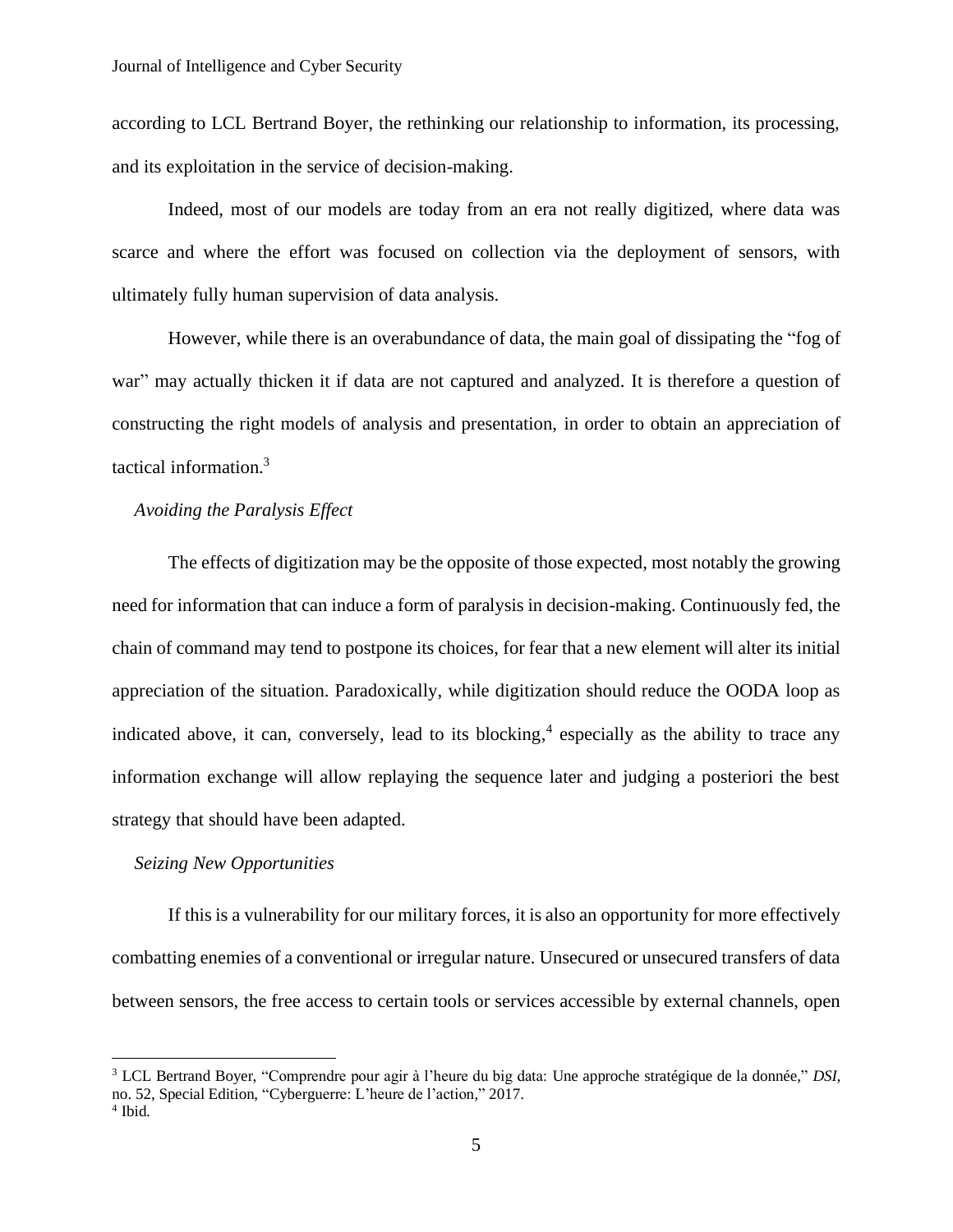for our military forces the possibility of constructing new modes of action to usurp, recover, degrade, destroy, or modify data used by opponents.

## **Adapting to New Military Modes of Operation**

The digital transformation of the battlefield poses a crucial question, that of system empowerment. This is a logical evolution of the constant increase of the computing power of embedded components, as well as of the recent development of algorithms that adapt to unknown environments or that self-learn as in the case of Artificial Intelligence(AI).

After wanting to strike further and stronger, military action now involves delegating repetitive or dangerous tasks to machines, so that they react by themselves as quickly as possible.

#### *Toward a Dehumanized Action*

This gradual introduction of robotized systems on the battlefield will induce a paradigm shift: contact combat will inevitably become robotic in the future, relying on sophisticated machines analyzing threats in near real time, making decisions accordingly, and triggering action much more quickly than a human being could (emission of an alarm, automatic pointing of an effector towards the dangerous direction, its activation, repositioning, retreat toward a strategic position in the rear, etc.).

It is therefore inevitable that weapons systems with some form of autonomy will emerge in the coming decades, going even so far as lethal use.

Nevertheless, if the temptation of a dehumanization of the warfare seems to be on the horizon, leaving the battlefield to machines is an idea which, while it presents an interest for the protection of the combatants during the battle, remains both illusory and limited. In fact, it will always be necessary for men to be at the heart of military action to understand and guide it, providing the situation with an intelligent direction that machines cannot have. It is within this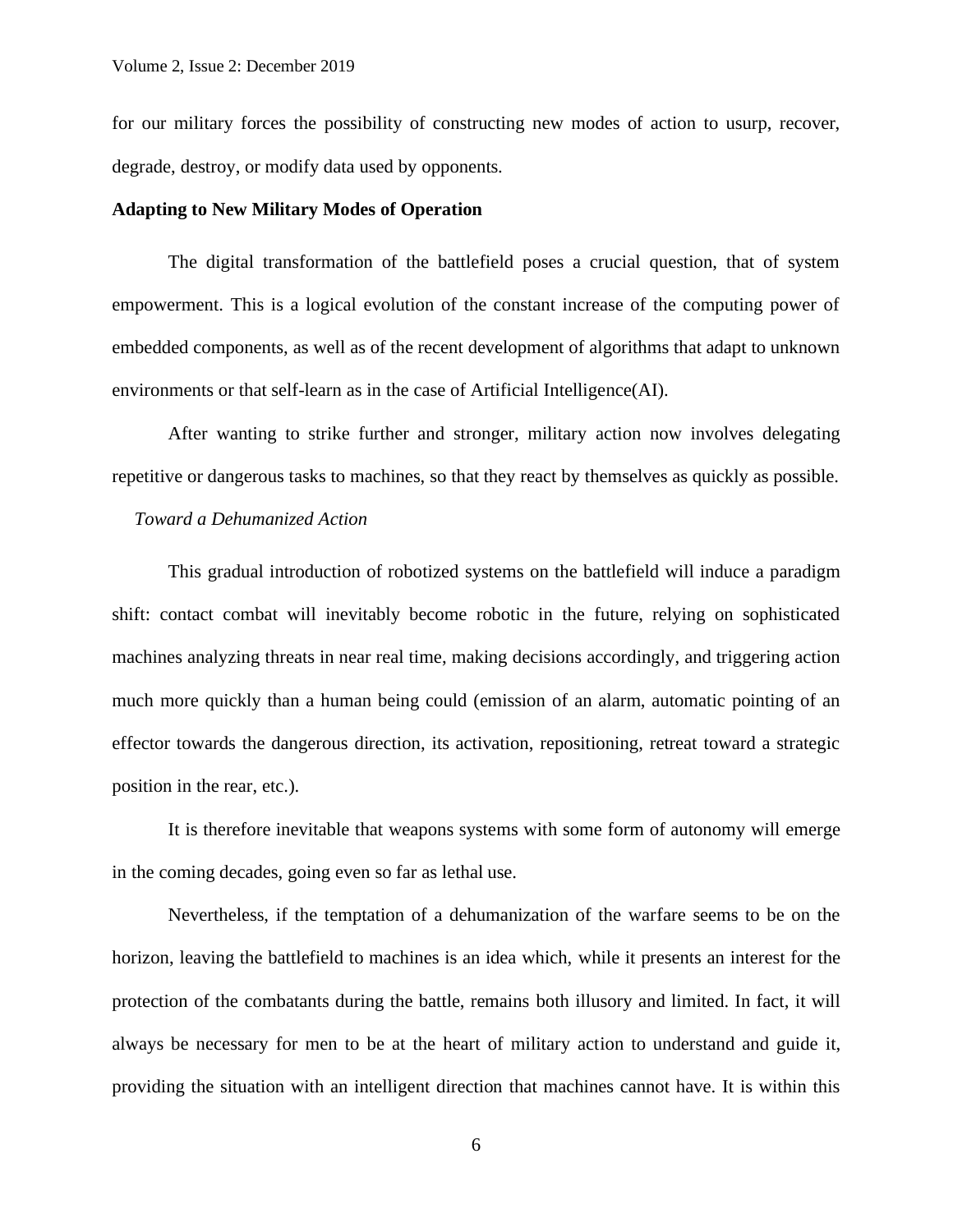Journal of Intelligence and Cyber Security

action that human perception and human intuition will prevent the total robotization of combat and thus its dehumanization.

Also, totally removing humans from zones of military confrontation becomes nonsensical when it comes to the occupation of the terrain. In fact, it will always be necessary to have soldiers (male and female) physically occupy an area, to feel it, and to ensure contact with the civilian population.

# **Keeping Humans at the Heart of Digital Systems**

*The Responsibility of the Leader*

Whatever the technology, the military commander is not exonerated from the responsibility for its use. He commits himself, and commits his country, whatever the equipment he uses.

This allows us to distinguish three levels of responsibility for any military system:

- The responsibility for its design:
	- o A design responsibility belonging to the engineer on technical issues;
	- $\circ$  A design responsibility for human engineering that includes the training of men in the use of military equipment.
- The responsibility of the leader who uses it for his benefit:
	- o Consideration by the engineer of the constraints of the military terrain;
	- o Training for and preparation of the mission including the military systems.

## • The responsibility of its operator:

- o Ensure the proper use of the weapon expressed in terms of proportionality;
- o Ensure from the start the proper functioning of the system.

The use of digital systems, basically, does not exonerate the operator or the leader of their responsibility. The latter are the guarantors of the use of the former. This constraint will have the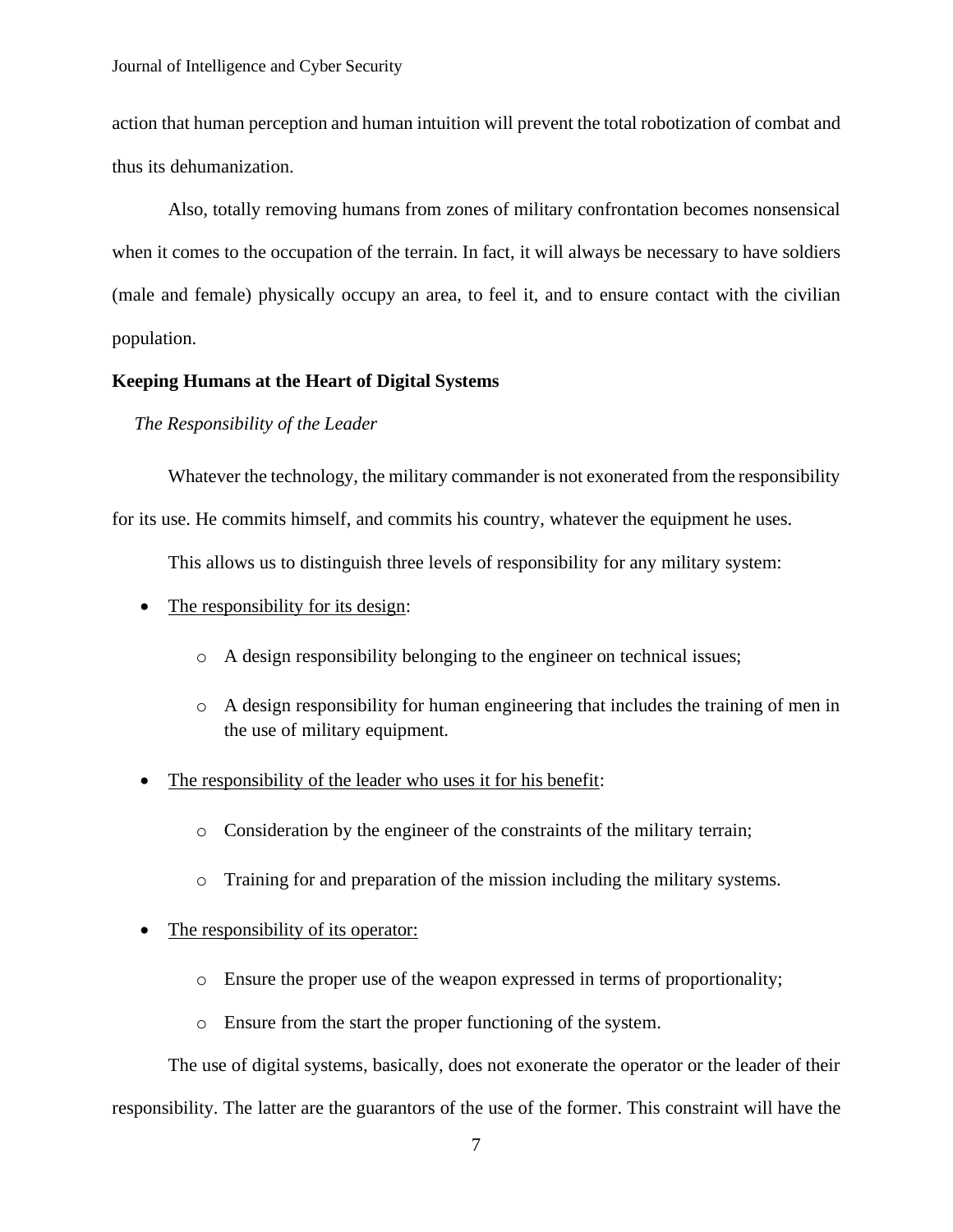virtuous effect of introducing a duty of care for the decision-maker in the use of his machines and will prevent him from using them in a dangerous way or in a way that would run counter to the laws of war.

*The Commander Gives Meaning to Military Action . . .*

It remains fundamental that the last two categories of actors above, the military leader and the operator who use digitized military systems (robots, information systems, or weapon systems), must retain the mastery of use and control allowing them to lead and run the military action.

The commander, meanwhile, gives meaning to the overarching maneuver, which machines will never be able to do for lack of intuition and awareness in action.

While autonomy is useful for robotic systems deployed in the field, they must remain executive actors in the same way as any human tactical element. They have to be subject to orders counterorders. This is because while the chief commands the units he has under orders he also trusts them in carrying out the mission he entrusts to them, which is fundamental to the principle of subsidiarity.

For this reason, it is of no interest to him to have a robotic system that governs itself with its own rules and objectives, or which can show disobedience or free itself from the frame it was given. Similarly, such a system must respect orders and military instructions, because it is the leader who issues them and who gives meaning to the military action, all while being responsible for its outcome. The consequence is that at any time the leader must be able to regain control of a robotic system and potentially make it exit the "semi-autonomy mode" into which he himself had allowed it to enter.

This is important because it means that he has to have full mastery of communication and access to the systems and equipment at his disposal, as well as of everything that feeds these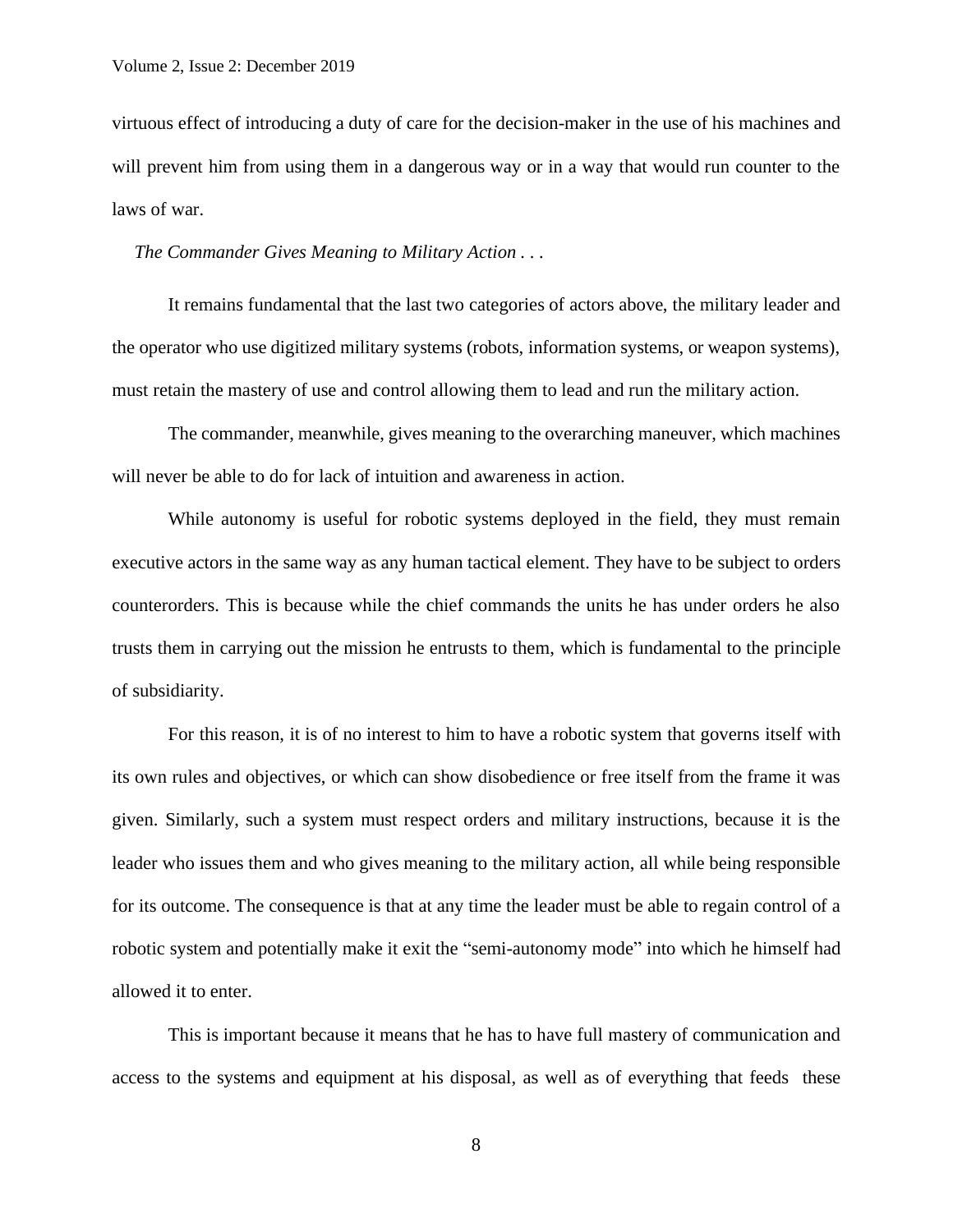systems, namely the data captured and processed from the battlefield, intelligence data, orders received, and external data that contribute to the development of the maneuver (such as the weather forecast for example).

This control requires cybersecurity systems that must ensure the reliability of data processed. If this is missing, the supposedly efficient systems will not be credible, the soldier will not trust their use, and either reject them or will work in an environment in which he cannot trust them to function effectively.

## *. . . Without Being the Weakest Link*

The constancy and responsiveness of automated machines being superior to that of humans, some may consider combatants to be the fragile element in the military systems deployed in future theaters of operations. A declassified document of DARPA indicates that the human element (the soldier) has been considered the "weak link" of defensive systems as early as 2002.

Having already emphasized his primary role in the conduct of operations, it is then necessary to ensure that he is helped to maximize his abilities to supervise the systems he has at his disposal on the battlefield, and to organize tasks and control the tempo of operations and the decision cycle. Today, moreover, new, unprecedented opportunities exist to strengthen human capacities, both physically and psychologically, through new technologies, particularly NBICs (nanotechnologies, biotechnologies, informatics, and cognitive sciences), which could strengthen a soldier's capabilities or help him in his decision-making.

These technologies are either equipment worn by the soldier, like embedded customized systems, or external systems with which he interfaces through human-machine interfaces. Here again, the vulnerability of these systems is one of the new factors of future conflicts, as such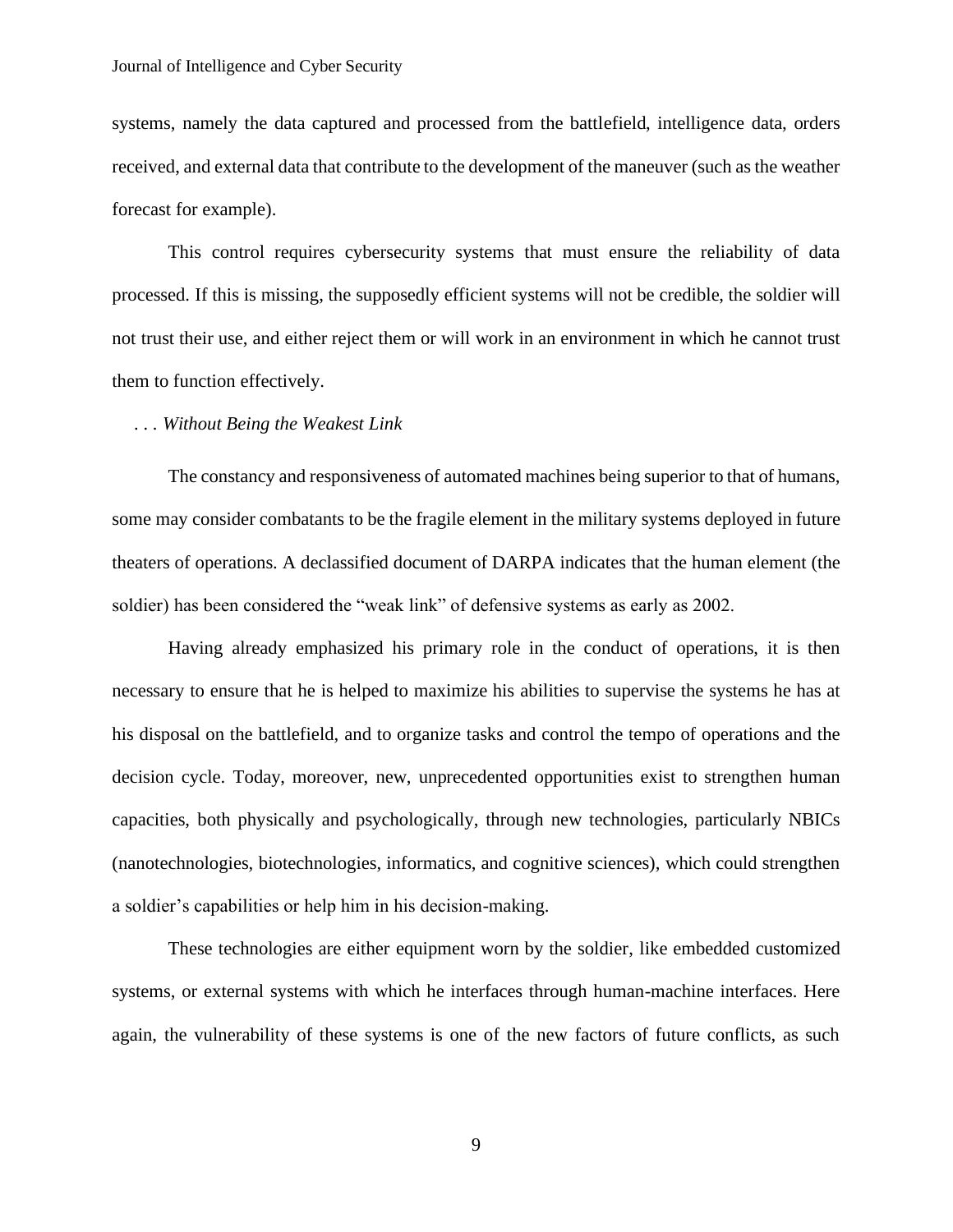equipment includes hardware and software components that could be endangered by cyberattacks or electromagnetic impulses.

There is no doubt that the enemy will seek to address the weak point of these customized systems, probably via either the data that irrigate them and on which the soldier will rely in the heart of battle, or via the human/ machine interfaces that he will use. The enemy will therefore seek to render them inoperative, either by destroying them by physical attacks using electromagnetic war means, or by neutralizing or altering them through cyberattacks.

#### *Cognitive Overload: A New Challenge for Military Decision-Makers*

The digital transformation is driven by technological innovation but its consequences go beyond information processing and networking tools: it brings with it a flattening of organizations and alters hierarchical organizations by transforming the decision-making circuits. Man thus finds himself in the center of, first of all, an individual sphere in which he must master equipment that can increase operational capabilities, and secondly in a wider sphere where he pilots the new tools at his disposal for military action.

This double dimension is new because it puts him in the middle of a dual technological and decisional system, bringing with it the risk of a cognitive overload.

One possible solution to this problem is the recent development of artificial intelligence, a promising technology that will help in adapting to the unknown by combining the double advantage of:

- Allowing some autonomy of adaptation to robotic systems;
- Allowing decision support for the military commander.

# **Artificial Intelligence (AI): Supporting the Digital Transition and Security of Our Systems**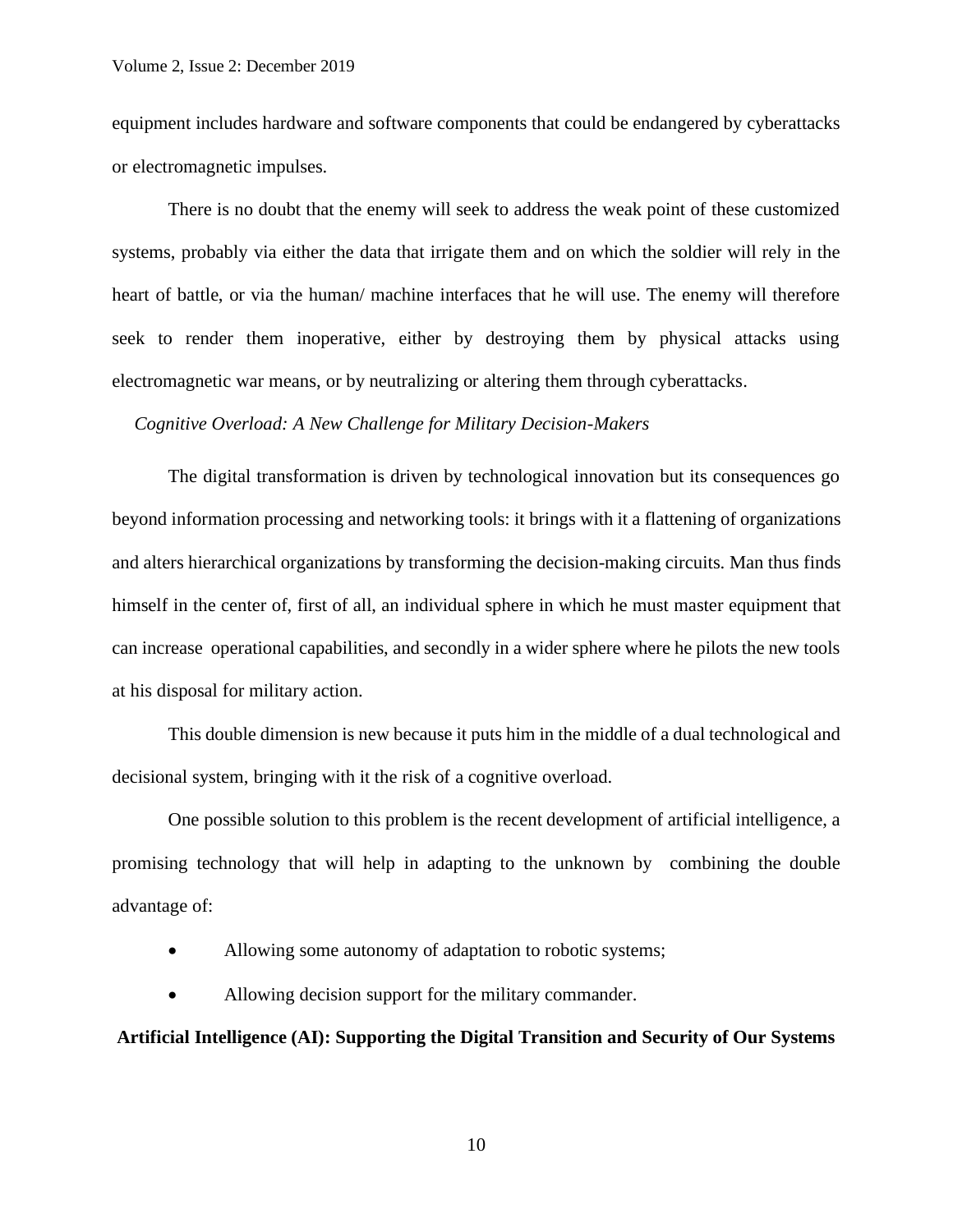In September 2017, Russian president Vladimir Putin famously claimed that "whoever becomes leader in AI field will be the master of the world," a thesis that resonates with the July 10, 2017 statement of the Russian company Kalashinkov, which foresees the development of autonomous armed modules based on neural networks for the detection, identification, and automatic processing of targets, and the willingness of the Russian army to have automated systems to accelerate the decision making cycle of military leaders.

The Russian authorities therefore designate AI as the key to success on modern battlefields, providing a better understanding of the environment, a faster capacity than humans (and therefore the enemy) to write and transmit orders or tactical options. For her part, French Minister of the Armed Forces Florence Parly demonstrated her awareness of the immense opportunity that AI can bring when she defined the new French strategy in this area on April 5, 2019, at Saclay, stating that "the development of The AI is now a place of strategic competition, a race for technological power, economic but also military, and that France cannot take the risk of missing this technological shift."

# *The Possibilities Offered by AI*

The importance of this technology for machines lies in the possibility of delegating to them specific behaviors related to:

- Solving problems that are neither simple nor deterministic;
- Automatically detecting, characterizing, and processing information in complex environments or widened spaces;
- Performing data fusion, that is to say aggregating data from heterogeneous sources;
- Making correlations between domains that are not easily connected to each other (within Big Data, for example);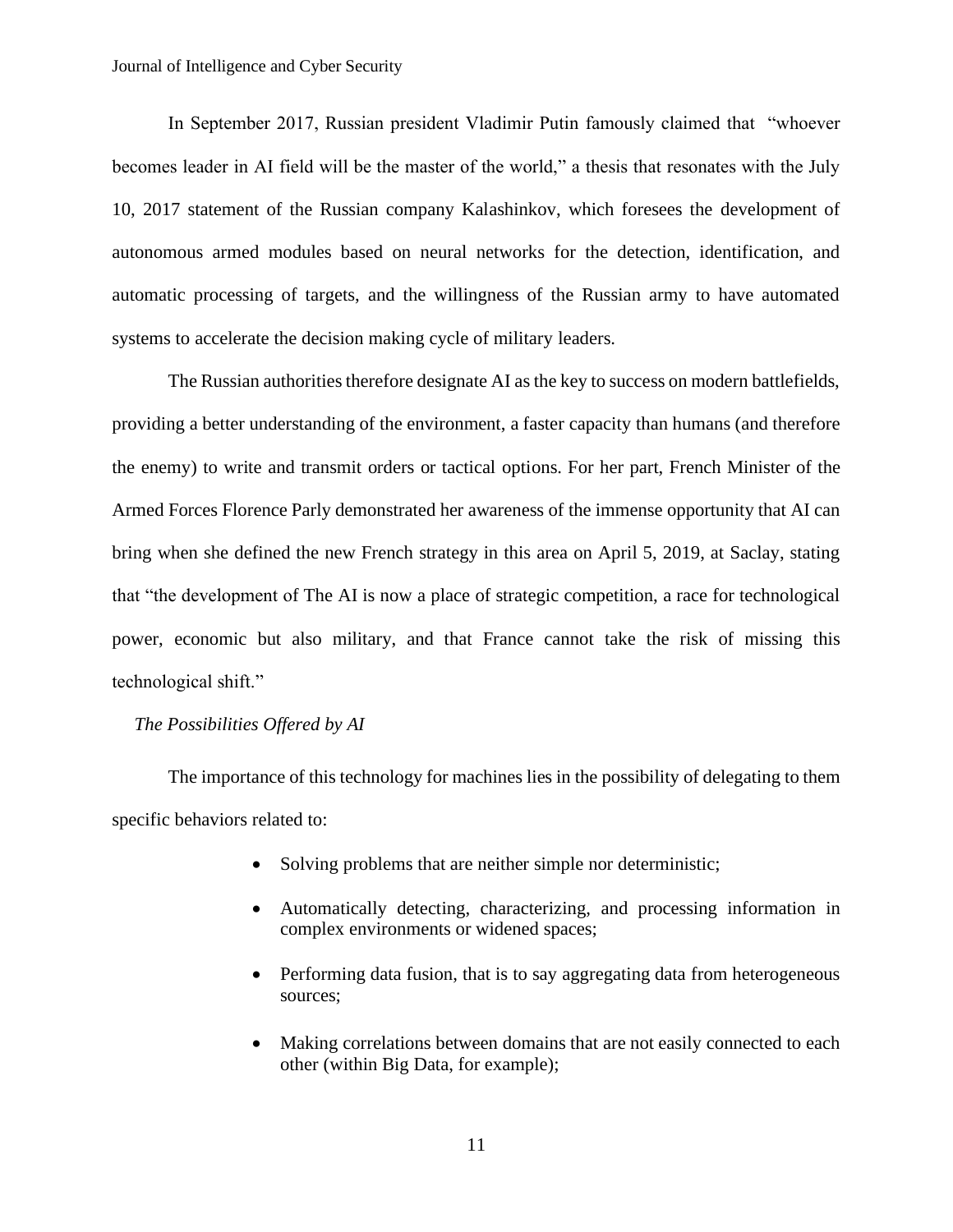• Being extremely responsive where analysis time is too short for a human to do it on his/her own. 5

AI may also help by allowing the:

- Treatment of massive data in times unattainable by humans;
- Reducing the range of possibilities if parameters are too numerous;
- Simulating human cognitive functions such as perception, knowledge representation, reasoning, communication and expression skills, and the implementation of decision-making processes.<sup>6</sup>

As a result, new command support tools will gradually be integrated into the battlefield. It

is in this field of action that AI can bring real benefits, improving tools that are currently hampered

by low interface quality or software age. The possibilities are multiple:

- Provide decision-making options to the military leader depending on the context, usually known as decision support;
- Automating certain repetitive tasks within the Military Staff, which currently sometimes lead to a significant time lag between the situation presented to the commander and the actual situation;
- Automation of messaging after analysis, synthesis, and dissemination of the processed information;
- Automatic image processing or mapping;
- $\bullet$  Etc.

*AI and Data Security*

<sup>5</sup> Gérard de Boisboissel, Contribution, *DSI* no. 65, Special Edition, "Intelligence artificielle, vers une révolution militaire?," April 2019, 18.

<sup>6</sup> Jean-Gabriel Ganascia, Contribution, *DSI* no. 65, Special Edition, "Intelligence artificielle, vers une révolution militaire?," April 2019, 9.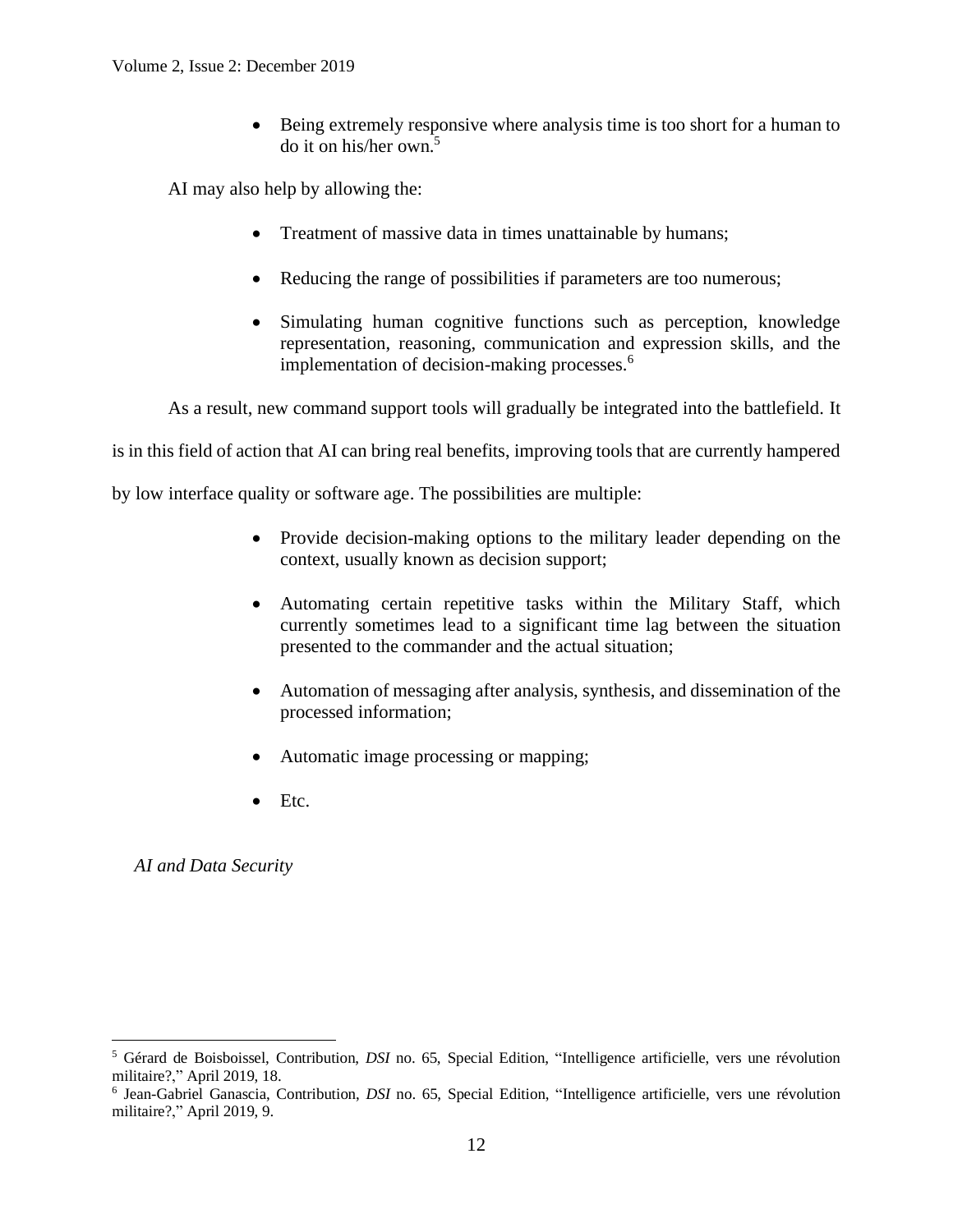According to Thierry Berthier, 7 associate researcher at CREC Saint-Cyr, artificial intelligence (AI) accelerates, rationalizes, optimizes, and automates more and more complex functional sequences that can now be run in "very high frequency" mode.

However, algorithmic progress is accompanied by a widening of the spectrum of cyber threats. AI is a possible answer to improving the reactivity of countermeasures to be applied to cybermenaces, in order to protect systems against more and more complex cyberattacks in real time, recognizing in particular abnormal behaviors or unwanted weak signals.

On the offensive side, AI will also transform the classic methods of cyberattacks, making them more autonomous. Contemporary examples include the False Data Injection Attacks targeting the components used for automatic learning embedded in systems, as well as the "Adversarial Examples" attacks that exploit specific vulnerabilities affecting artificial neural networks.

## *The Question Posed by AI*

The major issue of Artificial Intelligence is that of the delegation of human decisionmaking capacity to machines that demonstrate a certain form of semi-intelligence, in particular because they incorporate self-learning capabilities. Basically, any self-learning system must be educated. Also, just as the owners of animals are responsible for their training and the possible damage they could commit, military leaders will be responsible for the proper learning and the proper use of machines in the field. To do this, they will have to supervise the self-learning process and then update it regularly and ensure control over it as time goes on.

<sup>7</sup> Thierry Berthier, Contribution, *DSI* no. 65, Special Edition, "Intelligence artificielle, vers une révolution militaire?," April 2019, 34.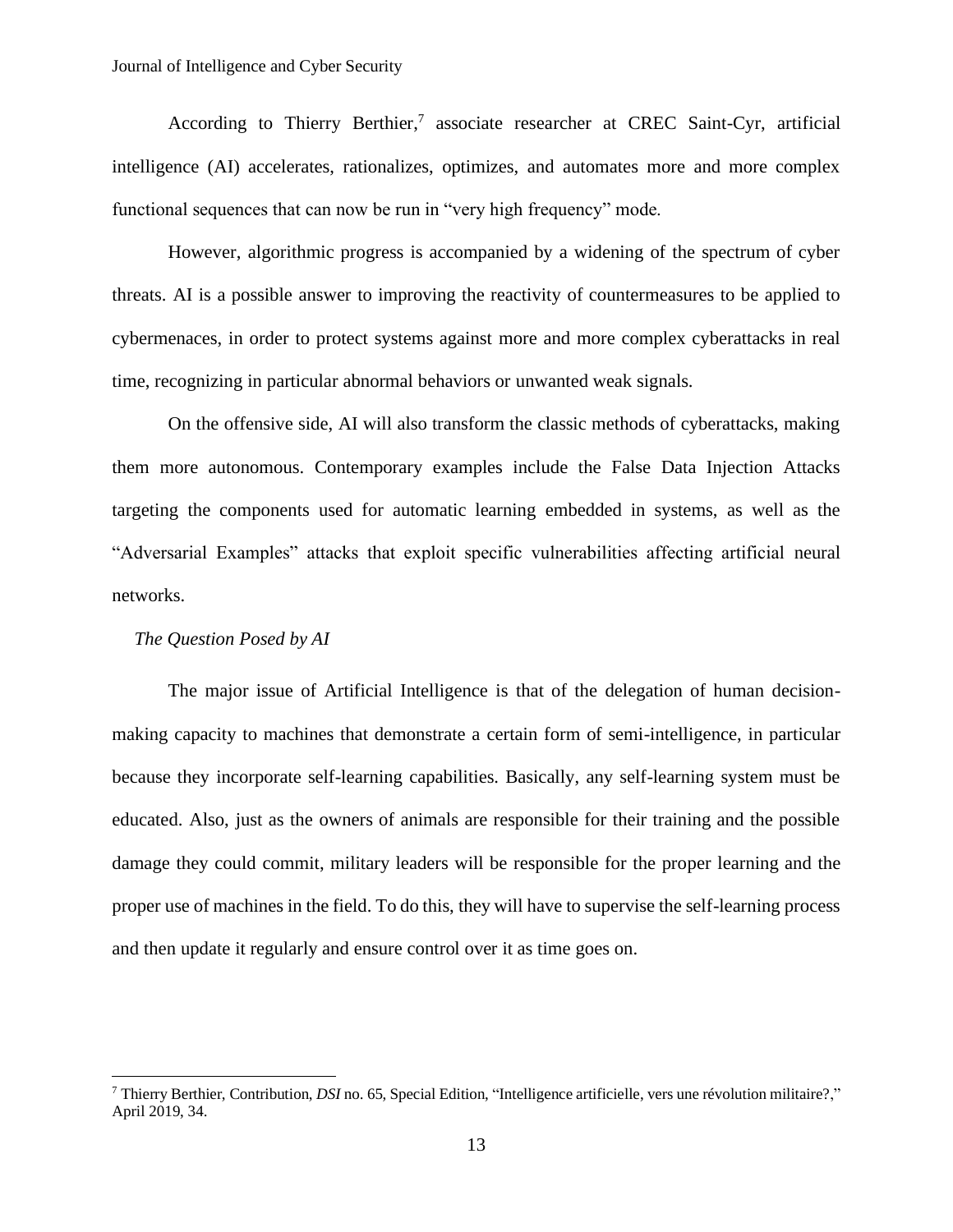The implementation of this constraint is complex, unless soldiers deployed in the field are prohibited from activating by themselves self-learning processes whose certification would be too complex to carry out in the field with uncontrolled data and, above all, a result difficult to certify without the requisite technical expertise. One may also mention here the risk of loss of confidence by the soldier in his machine if the success of its apprenticeship is not guaranteed.

In fact, a safe approach would be to train the AI from databases that have been duly validated but which are stored in a confidential area and secured outside the theater of operations. This location outside the theater ensures that the responsibility for training will be on the technical experts of the AI and of the host machine, all validated by the military.

#### **Software Safeguards**

In order to ensure control over of the systems of the future integrating some form of semiautonomy or AI, and in order to overcome any error that could be dramatic for a country, the use of force must be framed by safeguards that are simultaneously legal, ethical, and technological.

Consequently, the consideration of security issues in the development, maintenance, and use of software becomes an imperative arising from the omnipresence of the risks of digital cyberattacks.

# *Safe by Design*

In practice, "safe by design" is a first response presenting major advantages for any military system and permitting continuous follow-up of the development of any negative traits or defects that an innovation may have in regard to international and ethical norms.

Let us recall that, in order to be legal, all new weapons systems must respect a certain number of constraints and rules, namely :

• International regulation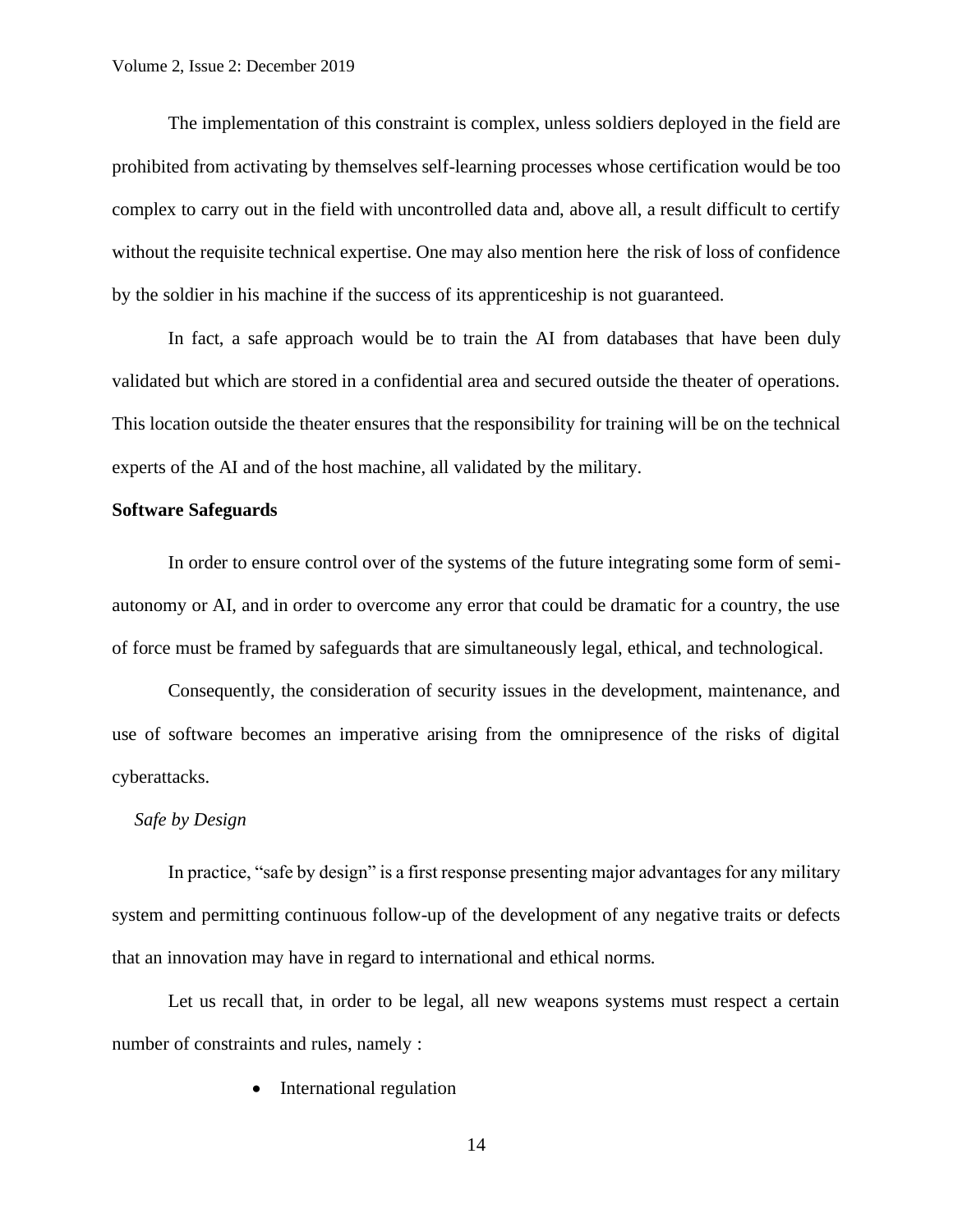- Rules of engagement formulated by the head of the military
- An ethical imperative that the military chief develops depending on the situation on the ground.

These constraints and rules are extremely complex to transcribe in computer language. Nevertheless, software safeguards "by design" can ensure compliance with this normative framework, despite a number of constraints, which are as follows:

• Any robotic weapons system must be under the control of its operator and

the military commander who uses it;

- It is imperative to ensure the framing of a self-learned machine and ensure compliance with rules during code execution;
- Translate into engineering language the rules and constraints so that the subjectivity of the law is not an obstacle to the development of software that wants to respect the rules;
- The autonomy for a weapons system must be limited both in a delimited space and in time.

Our systems must be able to evolve, because legal frameworks are constantly changing and because ethics adapt to the complexity of the situation, just as the rules of engagement do. Thus the behavior of these machines must be able to adapt dynamically within this context.

*Evaluation of "Safe by Design"*

Product testing allows us to check if a product meets performance, quality, or safety criteria.

What about digital systems embedding "by design" security software safeguards, and AI which we know can self-learn from unknown situations? Agnès Delaborde<sup>8</sup> indicates that the answer is negative if it is a black box situation (high TRL, marketed solutions): in that situation,

<sup>8</sup> Research engineer in AI evaluation and robotics, LNE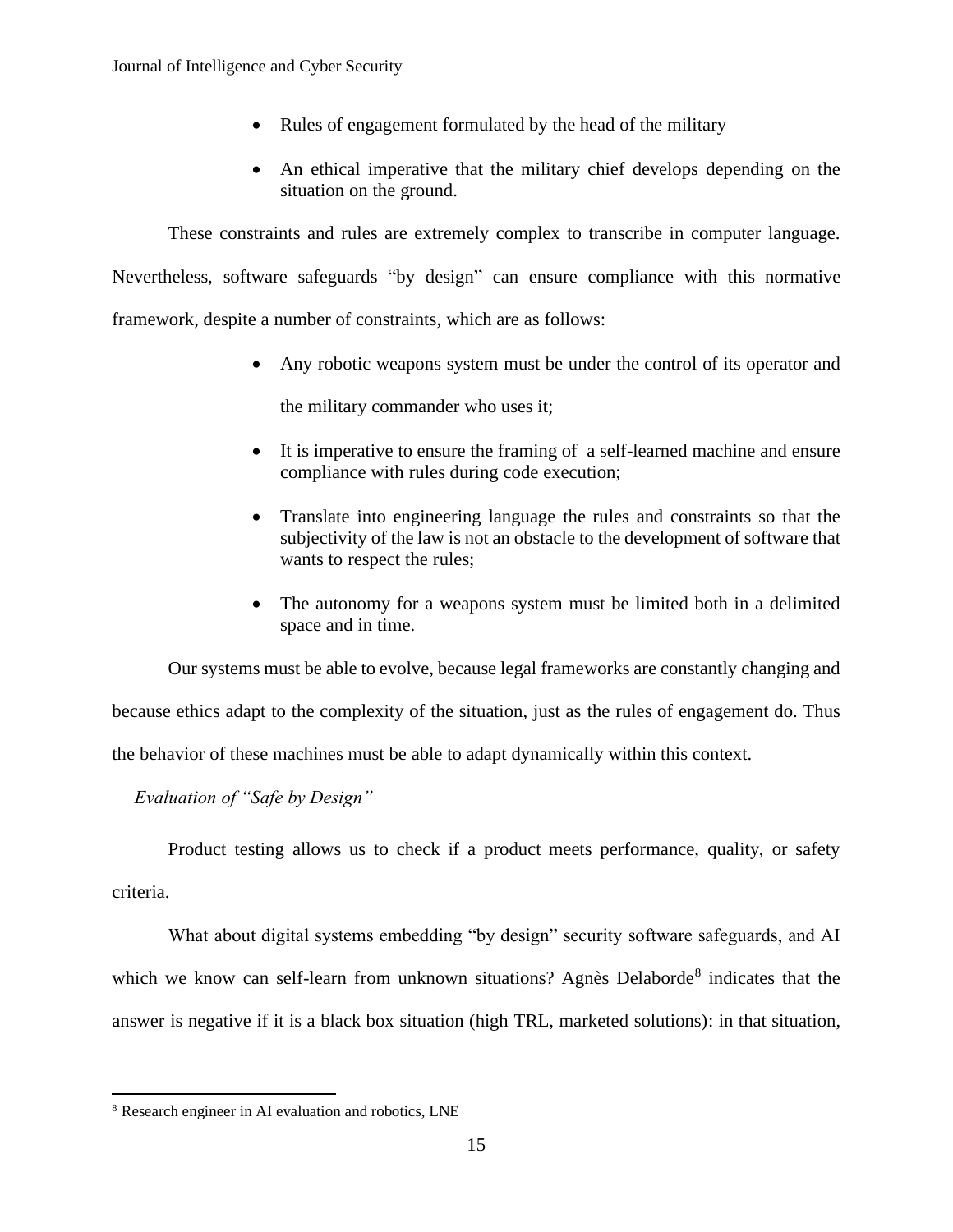whatever the design mode of the system, only the inputs / outputs are taken into account. On the other hand, the answer is positive if it is a white box situation, because we can understand and study the entire algorithmic flow of decision-making; this situation seems preferable for both testing and certifying systems.

#### **Conclusions**

The performance of our weapon systems of tomorrow will allow us to maintain the ascendancy over the adversary, and thus the initiative, the guarantee of victory. This performance involves the integration of new digital technologies, such as AI, allowing progressive autonomy of systems, whether they are information processing systems or robotic systems deployed on the battlefield.

Nevertheless, this inevitable technological evolution must be accompanied by a cautious approach toward these systems and their use, for several reasons:

A) First of all, humans, even if they can delegate tasks to more responsive and precise systems than themselves, and with information processing capabilities superior to their own, will have to remain at the heart of decision-making loops because it is they who gives meaning to military action and ensure a humanization of the battle space, being the guarantors and carriers of the ethical virtues that their country asks of them.

B) Furthermore, these systems will have to be reliable, because a military commander will not use them if he does not trust the security of their use and cannot control them. To this end, software safeguards ensuring compliance with security constraints should be integrated "by design," from the conception of these systems, and updated regularly according to technological developments and specific rules of engagement in the military theatre.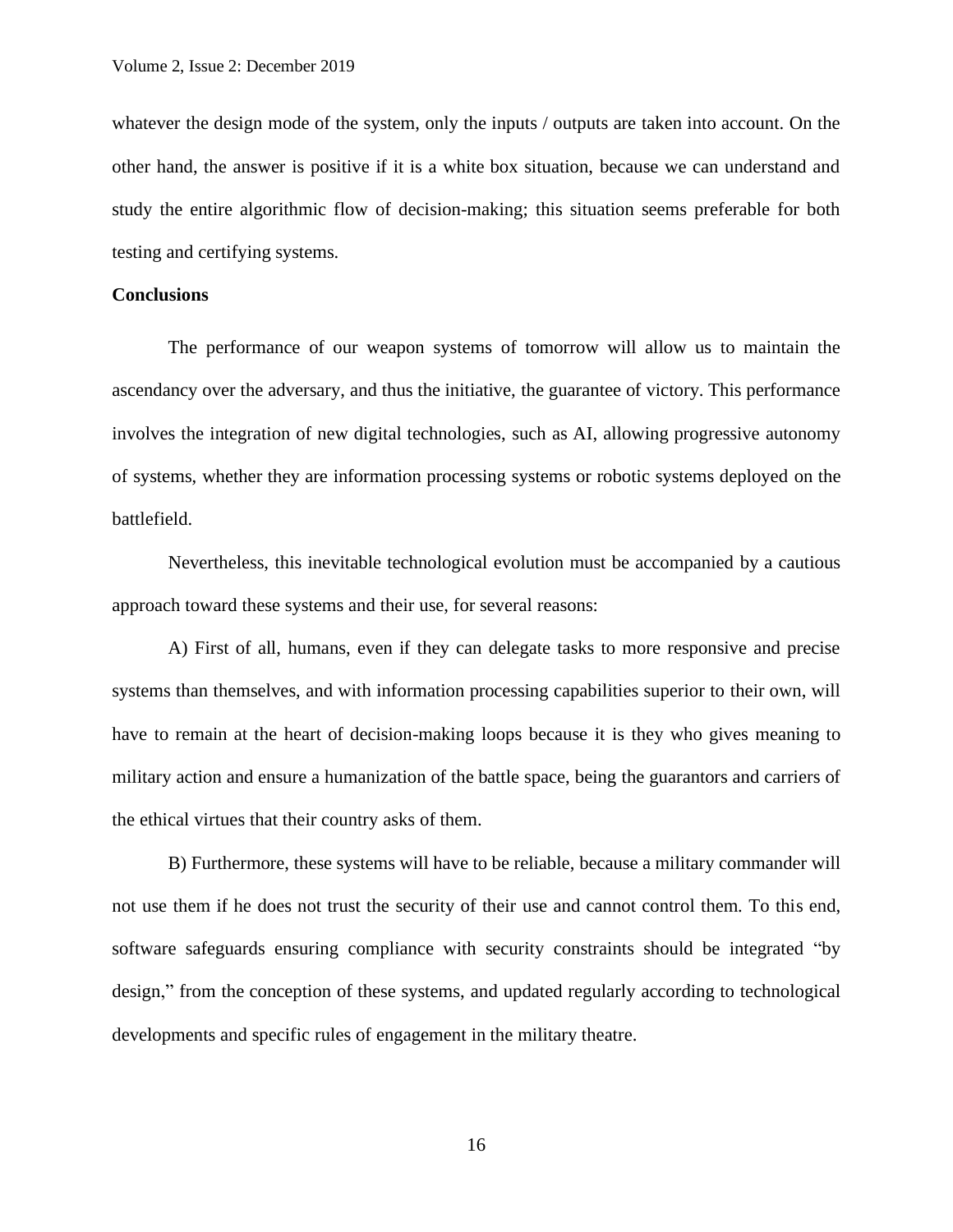C) They will also need to remain resilient in the face of possible technology failures. Cyber-resilience is the ability of a system to resist a crash or a cyberattack and return to its original state after an incident, or in other words the ability of any entity to recover its initial properties after significant alteration.

The digital transformation of the battlefield is underway, inevitably. States globally have realized that they can only maintain their strategic and tactical superiority by developing new tools at the service of the combatant, such as military robots, data processing tools to manage the multitude of data captured on the battle field or embedded at the heart of our systems, and decision support tools for military leaders. And all of this, in order to be permanently present on the battlefield, must be more responsive in reactivity, more precise in execution.

But this race for technology is viewed dubiously by our unconventional enemies, who see in it an alienation of the fighter in favor of technology, and a possible renunciation of traditional military values in favor a dependence on systems that are certainly powerful but very dependent on the data that feeds them.

For conventional armies, this enslavement to these new systems induces an opportunity for offensive actions already doctrinally integrated in the army headquarters: neutralizing the systems physically or neutralizing them by attacks on the data completely paralyzes the enemy's operating mode. Hence the absolute necessity of ensuring the cybersecurity of our own systems, which is the essential foundation for the use of our weapons systems.

Nevertheless, there are still some wars that are long lasting, and we achieve victory if we outlast the opponent. It is a safe bet that for high intensity conflicts, the first battle will be the battle over data and their control, the guarantee of our technological superiority. But it can be followed very quickly by a battle with none or disrupted access to our data, making our systems inoperative.